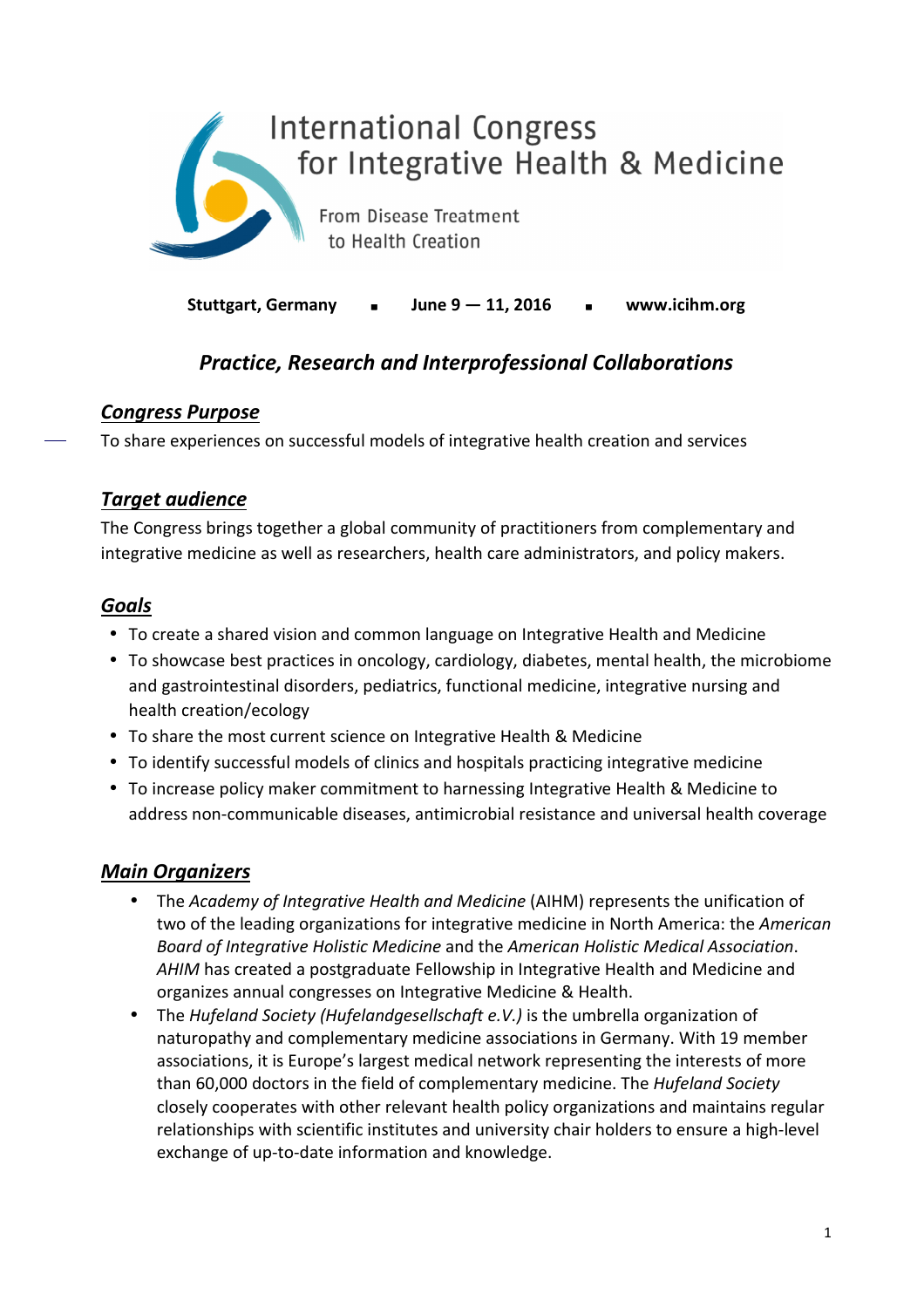• *DAMiD* is the interprofessional organization for anthroposophic medicine in Germany and organizes congresses and interprofessional dialogues. DAMiD, together with the *Filderklinik,* a large hospital integrating conventional and anthroposophic medicine and *IFAEMM,* a research institute at the *University of Witten/Herdecke,* is hosting the conference in Stuttgart.

## *Defining Moment for Integrative Health & Medicine*

The *International Congress for Integrative Health & Medicine,* June 9—11, 2016 at the Congress Center in Stuttgart, Germany is expected to attract over 1,000 participants. International experts in practice, research and health policy will articulate benchmarks for Integrative Health and Medicine aligned with the recently published World Health Organization (WHO) Traditional Medicine strategy<sup>1</sup> and WHO Leadership Priorities.<sup>2</sup>

This Congress offers the opportunity to learn from a wide range of international experts in Integrative Health and Medicine. Additional opportunities to network, develop partnerships, build bridges among healthcare professionals, countries and cultures, engage in stimulating discussions, and create new conversations between professions to strengthen our global community makes this congress the **premiere, not-to-be-missed global Integrative Health and Medicine event of the year!**

## *The Integrative Health Care Perspective*

Integrative Medicine focuses on the whole person. It is informed by evidence and affirms the importance of the relationship between practitioner and patient. All appropriate therapeutic approaches, healthcare professionals and disciplines are used to achieve optimal health and healing—an integration of conventional biomedicine and complementary therapies in health and medicine.

Medicine today faces immense challenges: (1) Health care costs are rising without a corresponding improvement in health and wellbeing; (2) Chronic and lifestyle-related diseases are overwhelming health systems, neccesitating a focus on prevention and well-being; (3) Antimicrobial resistance related to non-therapeutic use of antibiotics in agriculture and unnecessary prescriptions for patients is on the rise; (4) The focus on disease treatment has diminished the focus on patients as whole persons in the context of social, economic and environmental determinants; and (5) Practitioners burnout results in a diminished capacity to regard patients as whole people with complex needs.

l,

 $1$  WHO traditional medicine strategy: 2014-2023.

 $2$  Twelfth General Programme of Work 2014–2019 Not merely the absence of disease adopted 2013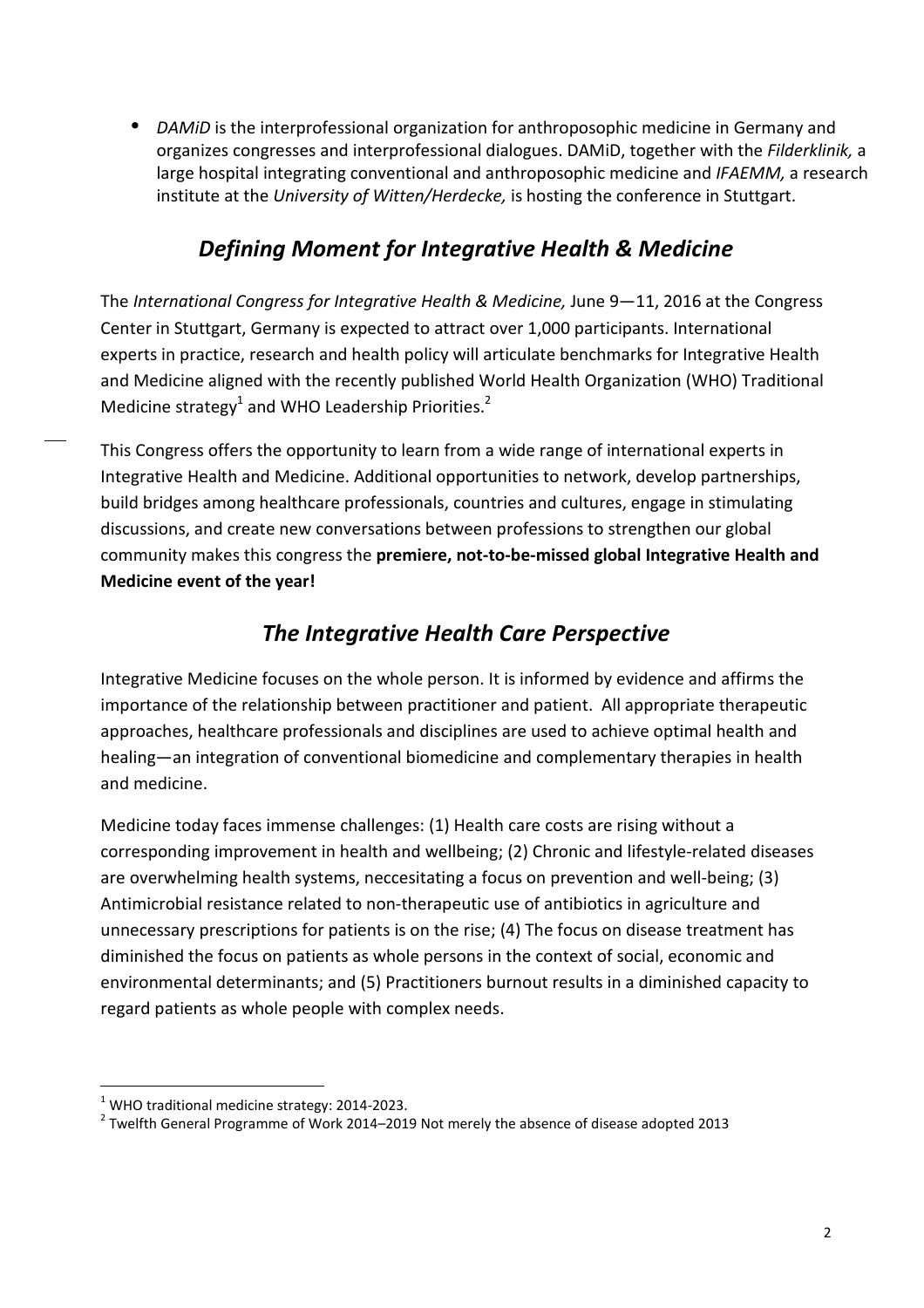Integrative medicine—steeped in the values of care for the individual patient, the communities in which they live, and the planet—offers a meaningful contribution to our shared health care crisis. Healthcare professions in Integrative Health and Medicine collaborate and focus on comprehensive approaches and solutions including: preventing disease, relieving suffering, considering the complex causes of disease, viewing patients in the broad context of body-mindspirit-community-planet and activating healthy resources through lifestyle changes.

# *Growth of Integrative Health & Medicine*

### *North America*

- More than 40% of the U.S. population uses complementary medicine and 20% of U.S. hospitals offer complementary and alternative medicine therapies. In chronically ill populations, the use of these tools is much higher, commonly over 60%.
- Over 50 prominent medical schools have centers for integrative medicine with significant growth in academically focused research and clinical care.
- Integrative health and medicine is practiced across health care professions, including medical, osteopathic, chiropractic and naturopathic physicians, nurses, psychologists, dieticians, acupuncturists, dentists, midwives and many others.

#### *Europe*

- Up to 70% of the population use complementary medicines. Complementary medicine is integrated in some national health insurance systems. An increasing number of universities have established centers for complementary medicine.
- Integrative health and medicine has developed from a long tradition of complementary therapy systems (e.g. acupuncture, anthroposophic medicine, herbal medicine, homeopathy, and naturopathy). Each system presents distinct profiles, institutions, and varying degrees of integration into conventional care systems.
- Many hospitals are specialized in complementary medicine. In anthroposophic hospitals, complementary treatments are fully integrated alongside conventional biomedicine.

### *Asia*

- Traditional Asian Medicine (TAM) represents one of the largest medical systems in the world on a per capita basis, encompassing traditions from China, Japan, Korea and elsewhere.
- Asia has both interest and experience in the integration of TAM approaches with Western methods including an emerging TAM code set developed in parallel to the ICD-11 code set.
- India and the Middle East have built on a long tradition of Ayurveda and Unani in addition to conventional biomedicine.

### *Latin America*

- 400 million people are estimated to use some form of complementary and alternative medicine (CAM).
- Indigenous herbal medicine traditions have an important historical and cultural role
- Many countries have integrated CAM into their national health care systems.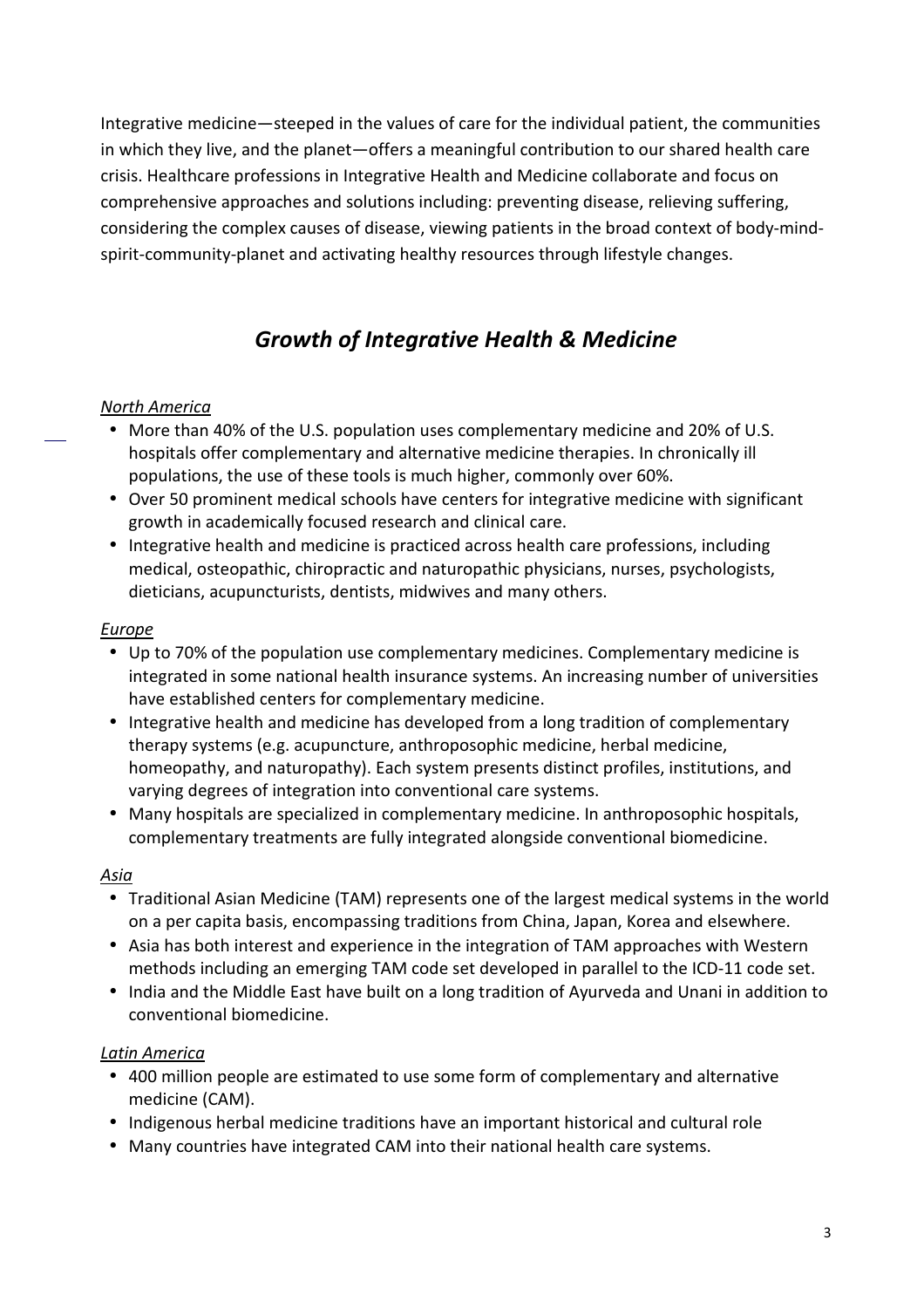### *Africa*

- Traditional Medicine is often practiced alongside conventional biomedicine.
- Many herbal medicines used around the world originated in Africa (e.g. Pellargonium s.).
- Various models of integrative health and medicine have been introduced and practiced in Africa for many years with potential for expansion.

# *World Health Organization (WHO) Priorities & Integrative Medicine*

This Congress highlights the support Integrative Health and Medicine offers the post-2015 United Nations development agenda<sup>3</sup> regarding non-communicable diseases<sup>4</sup>, antimicrobial resistance<sup>5</sup>, social, economic and environmental determinants, universal health coverage and access to medical products.

The increase utilization of Integrative Health and Medicine can be (and has been) incorporated into some national health care systems. We believe these contributions improve health, enhance the patient experience and strengthen health coverage as outlined in the *WHO's*  Traditional Medicine Strategy.<sup>6</sup> Standards for Integrative Health and Medicine licensure and practice will help ensure professional competency and support patient safety.

# *Congress Highlights*

- **Key note lectures** providing global perspectives on Integrative Health and Medicine
- **Panel discussions** on the future of Integrative Health and Medicine, international collaboration and policy
- **Concurrent sessions** on oncology, cardiology, mental health, diabetes, the microbiome and gastrointestinal disorders, pediatrics, functional medicine, integrative nursing and health creation/ecology
- **Concurrent research track throughout the conference** linked with case presentations from clinical practice
- **"How-To" and "Meet the Experts"** sessions that are clinically relevant and evidence-based
- **Filderklinik Hospital Tour** with introductions to anthroposophic medicine integrated with conventional biomedicine
- **Evening session open to the public** Meditation and its role in health and wellness

<sup>&</sup>lt;sup>3</sup> WHO Director-General's speech — 2015 WHO Assembly (http://www.who.int/dg/speeches/2015/68th-wha/en/).

 $<sup>4</sup>$  WHO Global Action Plan for the Prevention and Control of NCDs 2013-2020.</sup>

<sup>&</sup>lt;sup>5</sup> WHO Global Action Plan on Antimicrobial Resistance 2015.

 $<sup>6</sup>$  WHO traditional medicine strategy: 2014-2023.</sup>